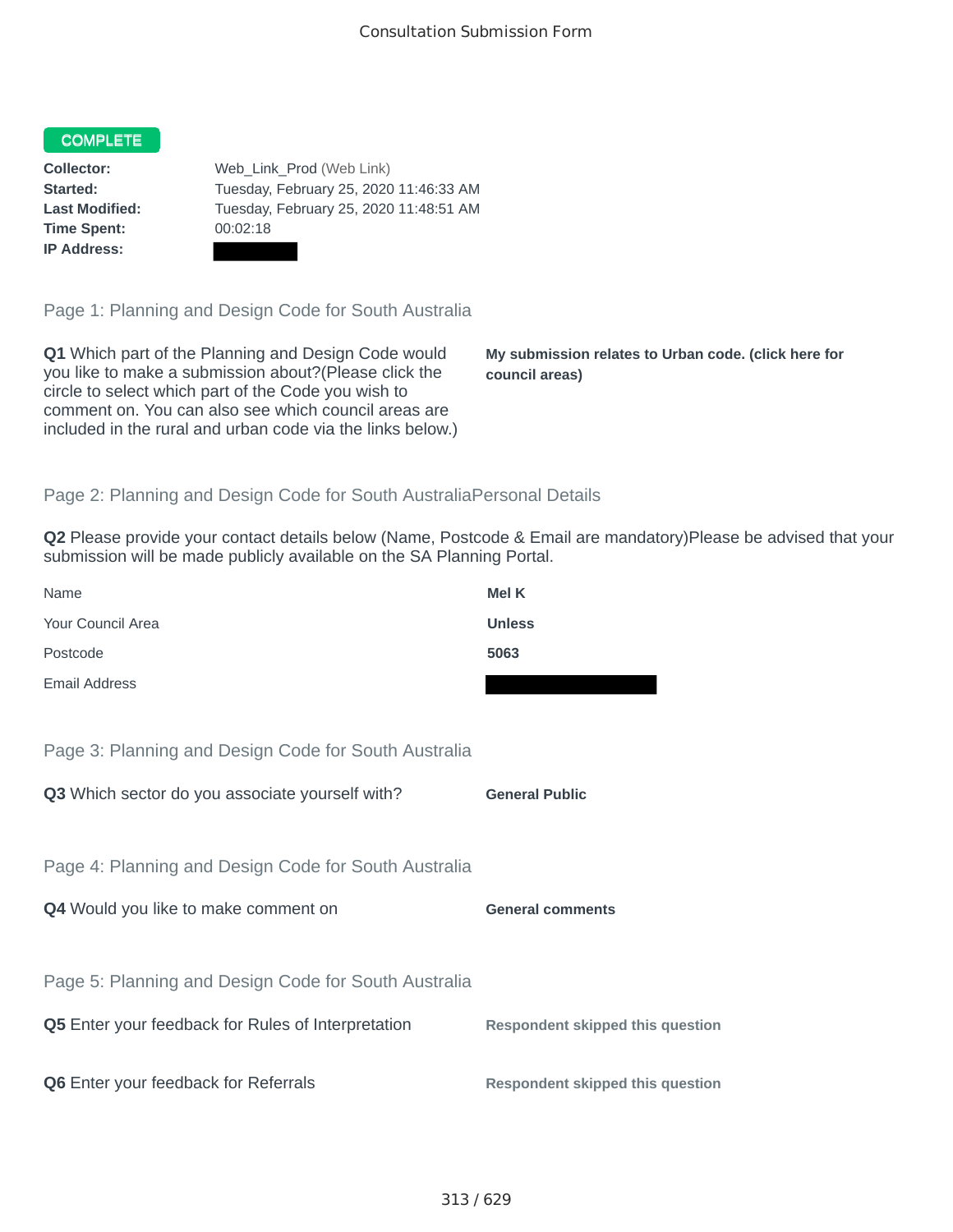## Consultation Submission Form

| <b>Q7</b> Enter your feedback for Mapping                                                                       | <b>Respondent skipped this question</b> |
|-----------------------------------------------------------------------------------------------------------------|-----------------------------------------|
| Q8 Enter your feedback for Table of Amendments                                                                  | <b>Respondent skipped this question</b> |
| Page 6: Planning and Design Code for South Australia                                                            |                                         |
| Q9 Please enter your feedback for overlaysclick next at<br>the bottom of the page for next topic                | <b>Respondent skipped this question</b> |
| Page 7: Planning and Design Code for South Australia                                                            |                                         |
| Q10 Please enter your feedback for zones and<br>subzonesclick next at the bottom of the page for next<br>topic  | <b>Respondent skipped this question</b> |
| Page 8: Planning and Design Code for South Australia                                                            |                                         |
| Q11 Please enter your feedback for general policyclick<br>next at the bottom of the page for next topic         | <b>Respondent skipped this question</b> |
| Page 9: Planning and Design Code for South Australia                                                            |                                         |
| Q12 Please enter your feedback for Land use<br>Definitionclick next at the bottom of the page for next<br>topic | <b>Respondent skipped this question</b> |
| Page 10: Planning and Design Code for South Australia                                                           |                                         |
| Q13 Please enter your feedback for Admin<br>Definitionsclick next at the bottom of the page for next<br>topic   | <b>Respondent skipped this question</b> |
| Page 11: Planning and Design Code for South Australia                                                           |                                         |

## **Q14** Please enter your general feedback here

I do not approve of the following:

- 1. Removal of Contributory items from the Planning System
- 2. On Merit demolition of State and Local Heritage listed demolitions as about to be seen in action when the Local Heritage listed Bank
- of South Australia building in Pirie Street comes down shortly. (See post on this)
- 3. Removal of adjoining owner notifications for most development inc new houses,
- 4. removal of Non- Complying development with third party appeal rights etc